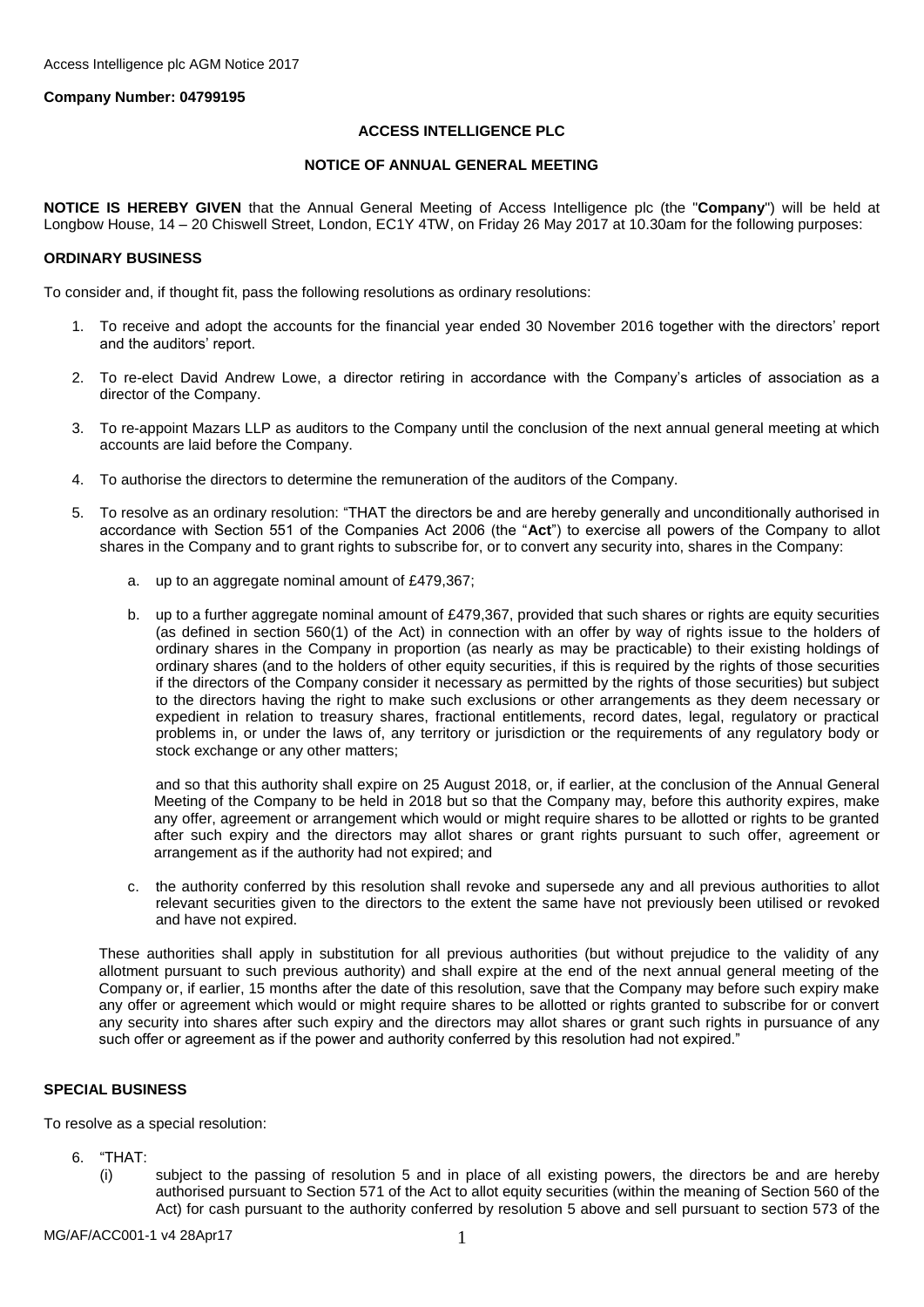#### Access Intelligence plc AGM Notice 2017

Act equity securities held by the Company as treasury shares (as defined by section 724 of the Act) for cash as if section 561 of the Act did not apply to any such allotment or sale provided that this power shall be limited to the allotment of equity securities and/or the sale of treasury shares:

- (a) in connection with an offer by way of rights, open offer or other pre-emptive offer in favour of the holders of ordinary shares in the Company where the equity securities respectively attributable to the interests of all the holders of ordinary shares in the Company are proportionate (as nearly as may be) to the respective numbers of ordinary shares held by them but subject to such exclusions or other arrangements as the Directors may deem fit, necessary or expedient in relation to the fractional entitlements or legal or practical problems arising in respect of the laws of or the requirements of any recognised regulatory body or any stock exchange otherwise in any overseas territory; and
- (b) otherwise than pursuant to sub-paragraph (a) of this resolution up to an aggregate nominal amount of £158,645;
- (ii) the power hereby conferred shall expire on the conclusion of the next Annual General Meeting following the date of this resolution (or, if sooner, 15 months from the date of the passing of this resolution) but may be previously revoked or varied by special resolution; and
- (iii) the power hereby conferred shall enable the Company to make any offer or agreement before the expiry of that power that would or might require equity securities to be allotted or treasury shares to be sold after such power expires and the Directors may allot equity securities or sell treasury shares in pursuance of any such offer or agreement subject to the limits prescribed by paragraph (i) of this resolution as if the power hereby conferred had not expired. This power applies in relation to a sale of shares which is an allotment of equity securities by virtue of section 560(3) of the Act as if in the first paragraph of this resolution the words 'subject to the passing of resolution 6' were omitted".
- 7. To resolve as a special resolution:

"That the Company be authorised generally and unconditionally, for the purposes of section 701 of the Act, to make market purchases (within the meaning of section 693 (4) of the Act) of its ordinary shares provided that:

- (a) the maximum number of ordinary shares that may be acquired is 14,381,154 being approximately 5% of the Company's existing issued share capital excluding treasury shares;
- (b) the minimum price per share that may be paid for any such shares is 0.5 pence; and
- (c) the maximum price that may be paid for any such shares is not more than the higher of (i) an amount equal to 105% of the average market value for an ordinary share, as derived from the London Stock Exchange Business List, for the five business days prior to the day on which the purchase is made; or (ii) that stipulated by Article 5(1) of the Buy-back and Stabilisation Regulation 2003; and (iii) such authority shall expire at the earlier of the close of the next Annual General Meeting or 25 August 2018 except that the Company shall be entitled, at any time prior to the expiry of this authority, to make a contract of purchase which would or might be executed wholly or partly after such expiry and to purchase shares in accordance with such contract as if the authority conferred had not expired".
- 8. To resolve as a special resolution:

"That a general meeting of the Company, other than an annual general meeting, may be called on not less than 14 clear days' notice in writing, such authority to expire on the earlier of the date falling 15 months after the passing of this resolution and the next Annual General Meeting of the Company, but so that the Company may before such expiry issue a notice for a general meeting to be held after such expiry, as if such authority has not expired".

The Directors believe that the proposals set out in Resolutions 1 to 8 are in the best interests of shareholders as a whole and they unanimously recommend that shareholders vote in favour of each of these resolutions as they intend to do in respect of their own holdings.

Registered Office: **By Order of the Board** Longbow House 14 – 20 Chiswell Street *Michael Greensmith* London **…………………………………** EC1Y 4TW<br>Registered Number 04799195 **Alternative Company Secretary**<br>Company Secretary Registered Number 04799195 Dated 2 May 2017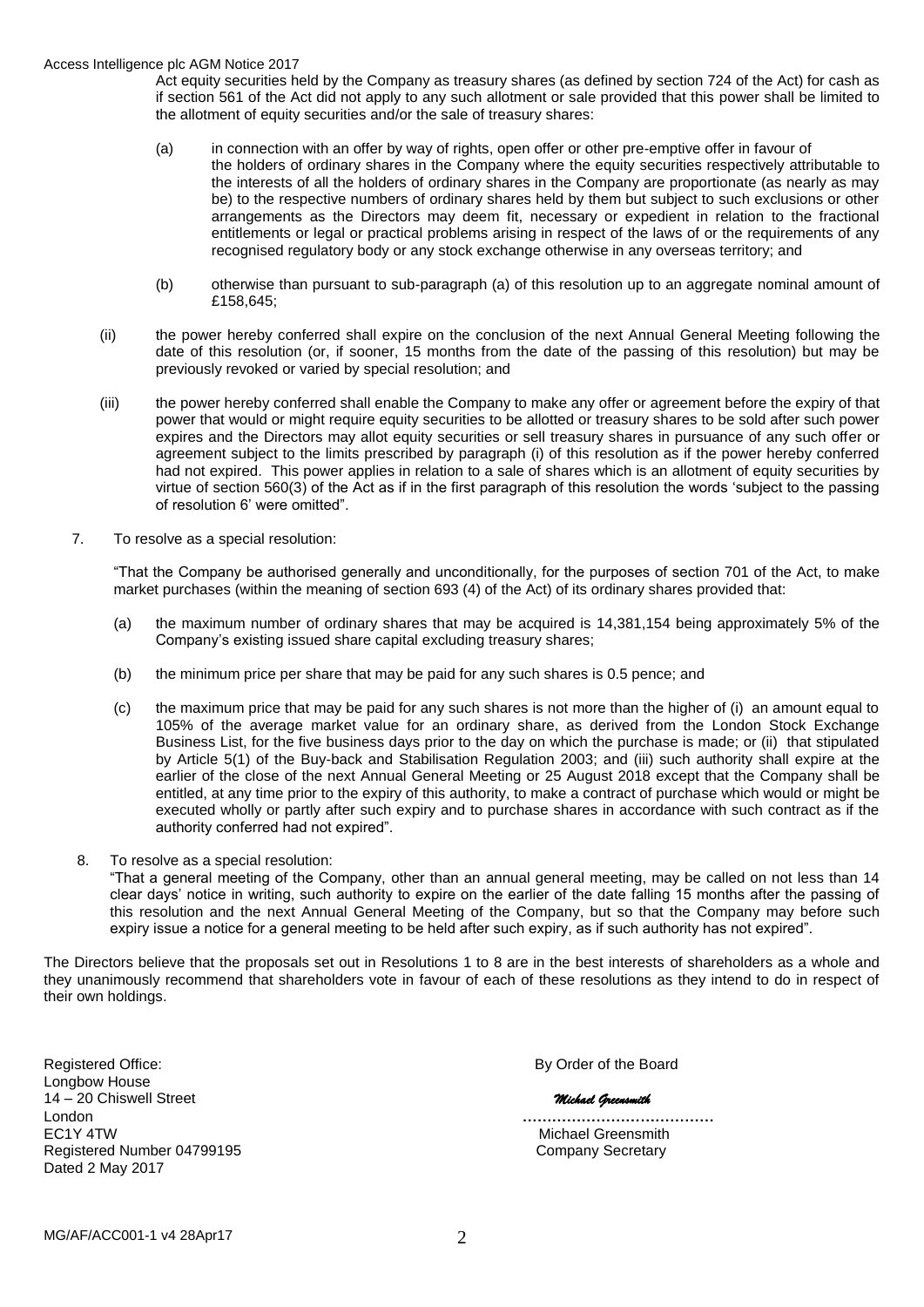- (1) A member of the Company may appoint one or more proxies to attend, speak and vote instead of the member. A proxy of a member need not also be a member. A member may appoint more than one proxy, provided that each proxy is appointed to exercise the rights attached to a different share.
- (2) The instrument appointing a proxy, and the power of attorney or other authority (if any) under which it is signed, or a notarially certified copy of that power or authority, must be deposited with the Company's Registrars, Neville Registrars Limited, Neville House, 18 Laurel Lane, Halesowen, West Midlands B63 3DA not less than 48 hours (excluding nonworking days) before the time for holding the meeting. A Form of Proxy accompanies this document for use by members. As an alternative to completing the hard copy Form of Proxy, you can appoint a proxy electronically online at www.sharegateway.co.uk and completing the authentication requirements as set out on the Form of Proxy. For an electronic proxy appointment to be valid, your appointment must be received by Neville Registrars Limited no later than 10.30am on the 24 May 2017.
- (3) Completion of the Form of Proxy will not preclude a member from attending and voting in person.
- (4) A corporation which is a member of the Company may authorise a person (who need not be a member of the Company) to act as its representative to attend, speak and vote (on a show of hands or a poll) on its behalf. Holders of ordinary shares are entitled to attend and vote at General Meetings of the Company. On a vote by a show of hands, every member who is present has one vote and every proxy present who has been duly appointed by a member entitled to vote has one vote, unless the proxy has been appointed by more than one member and has been instructed by more than one member to vote for the resolution and by one or more members to vote against the resolution, in which case the proxy has one vote for and one against. On a poll vote, every member who is present in person or by proxy has one vote for every ordinary share of which he/she is the holder.
- (5) Pursuant to Regulation 41 of the Uncertificated Securities Regulations 2001 as amended the Company specifies that only those shareholders registered in the Register of Members of the Company as at 10.30am on 24 May 2017 (the "Specified Time") shall be entitled to attend or vote at the Annual General Meeting in respect of the number of shares registered in their names at that time. Changes to entries on the relevant register of members (the "Register") for certificated or uncertificated shares of the Company after the Specified Time shall be disregarded in determining the rights of any person to attend or vote at the Annual General Meeting. Should the Annual General Meeting be adjourned to a time not more than 48 hours after the Specified Time, that time will also apply for the purpose of determining the entitlement of shareholders to attend and vote (and for the purpose of determining the number of votes they may cast) at the adjourned Annual General Meeting. Should the Annual General Meeting be adjourned for a longer period, to be so entitled, shareholders must have been entered on the Register at the time which is 48 hours before the time fixed for the adjourned Annual General Meeting or, if the Company gives notice of the adjourned Annual General Meeting, at the time specified in the Notice.
- (6) There are no Directors' service contracts of more than one year's duration.
- (7) Copies of Contracts of Service and letters of appointment (including indemnities) between any Director and the Company or its subsidiaries are available for inspection at the registered office of the Company during normal business hours and will also be available for inspection at the place of the Annual General Meeting until the conclusion of the Annual General Meeting.
- (8) CREST members who wish to appoint a Proxy or Proxies through the CREST electronic Proxy appointment service may do so for the Annual General Meeting and any adjournment thereof by using the procedures described in the CREST manual. CREST personal members who have appointed a voting service provider(s) should refer to their CREST sponsor or voting service provider(s), who will be able to take the appropriate action on their behalf. In order for a Proxy appointment or instruction made using the CREST service to be valid, the appropriate CREST message (a 'CREST Proxy Instruction') must be properly authenticated in accordance with CRESTCO's specifications and must contain the information required for such instructions, as described in the CREST manual. All messages relating to the appointment of a Proxy or an instruction to a previously appointed Proxy must be transmitted so as to be received by Neville Registrars Limited *(ID: 7RA11)* no later than 10.30am on 24 May 2017. Normal system timings and limitations will apply in relation to the input of CREST Proxy Instructions. It is therefore the responsibility of the CREST member concerned to take such action as shall be necessary to ensure that a message is transmitted by means of the CREST system by any particular time. In this connection, CREST members and, where applicable their CREST sponsor(s) or voting service provider(s) are referred, in particular, to those sections of the CREST manual concerning practical limitations of the CREST system and timings. The Company may treat as invalid a CREST Proxy Instruction in the circumstances set out in Regulation 35(5)(a) of the Uncertificated Securities Regulations 2001 as amended.
- (9) As at 28 April 2017, being the last practicable date before the date of this Notice there were 317,289,742 ordinary shares in issue, each with equal voting rights. The total number of voting rights in the Company as at 28 April 2017, being the last practicable date before the date of this Notice is 287,623,075. Held in treasury are 29,666,667 shares. Holders of ordinary shares are entitled to attend, speak and vote, either in person or by proxy, at General Meetings of the Company.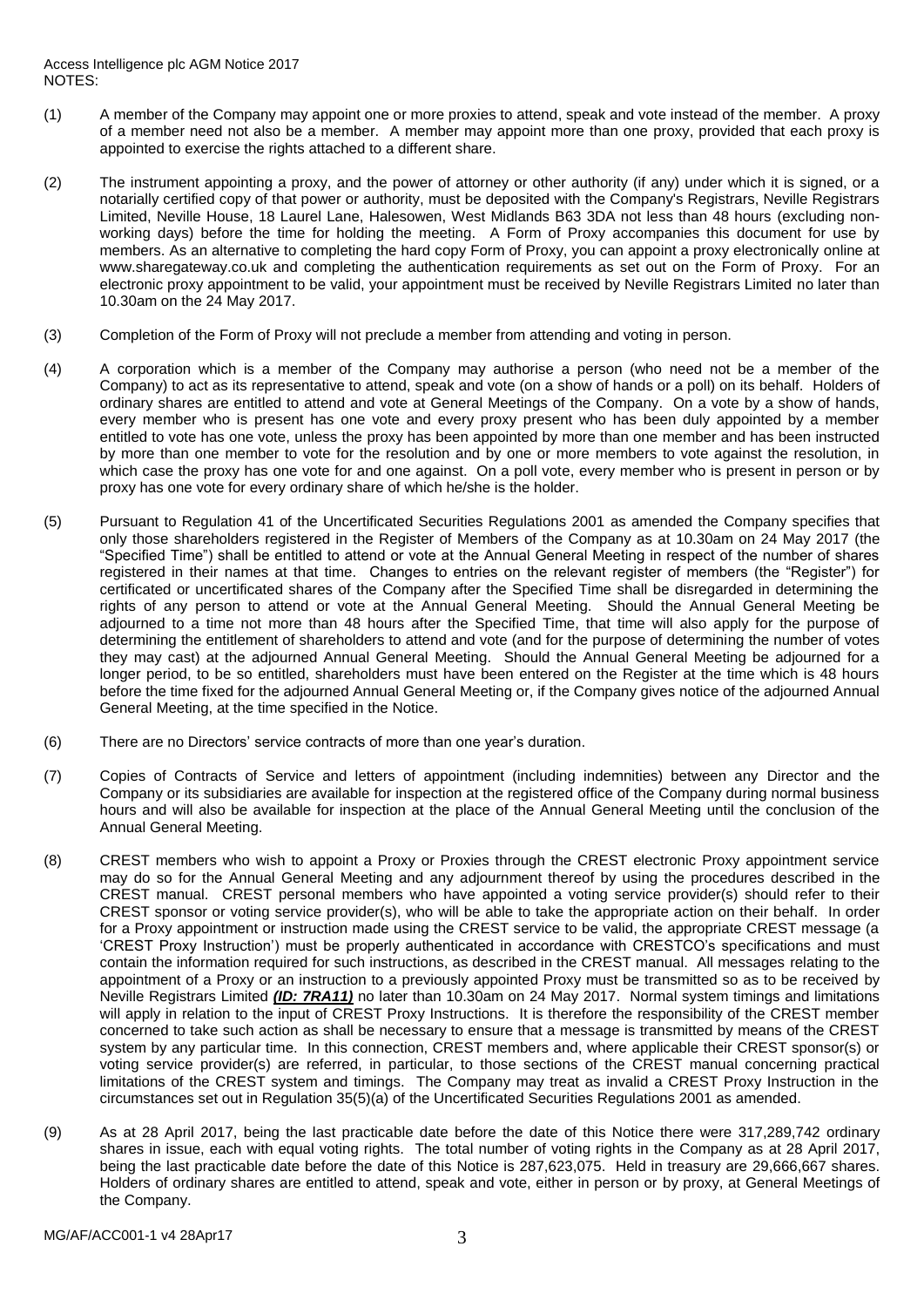(10) **For further details relating to voting or participation rights of shareholders including the information required by Section 311A of the Companies Act 2006, please refer to the Company's Articles of Association, copies of which together with a copy of this Notice, the Form of Proxy and the Annual Report and Accounts for the period ending 30th November 2016 including the information required by Section 311A of the Companies Act 2006 can be found at and are available on our website at www.accessintelligence.com.**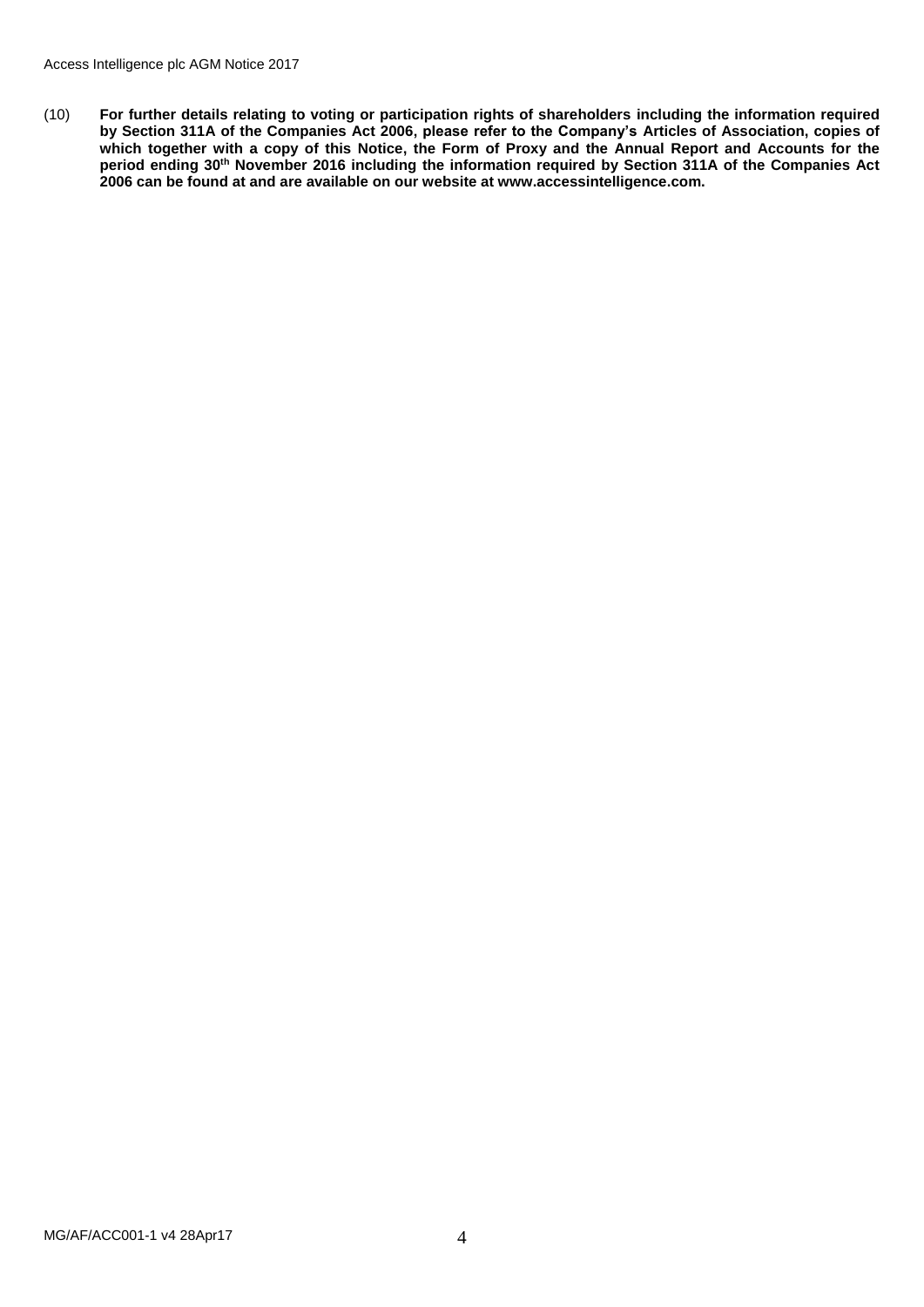## **ACCESS INTELLIGENCE PLC (the 'Company')**

## **EXPLANATORY NOTES TO THE NOTICE OF ANNUAL GENERAL MEETING**

# **THIS DOCUMENT IS IMPORTANT AND REQUIRES YOUR IMMEDIATE ATTENTION.**

**If you are in any doubt about the contents of this document or as to the action you should take, you should immediately consult your stockbroker, bank manager, solicitor, accountant or other independent financial adviser duly authorised under the Financial Services and Markets Act 2000 if you are in the UK or, if not, another appropriately authorised financial adviser, without delay. If you have sold or transferred all of your ordinary shares in Access Intelligence plc, you should pass this document and the accompanying Form of Proxy to the purchaser or transferee or to the stockbroker, bank or other agent through whom the sale or transfer was effected for onward transmission to the purchaser or transferee.**

To Ordinary Shareholders and Warrant Holders in the Company No: 04799195<br>Company and for information purposes to holders of Registered Office: Longbow House Company and for information purposes to holders of options over shares in the Company under employee 14 – 20 Chiswell Street and unapproved share option schemes. London

EC1Y 4TW

The notes on the following pages give an explanation of the resolutions.

Resolutions 1 to 5 (inclusive) are ordinary business and proposed as ordinary resolutions. To be passed, more than half of the votes cast must be in favour of the resolution. Resolutions 6, 7 and 8 are proposed as special resolutions. This means that for each of those resolutions to be passed, at least three quarters of the votes cast must be in favour of the resolution.

#### **ORDINARY BUSINESS**

#### **Report and Accounts (Resolution 1)**

The directors of the Company must present the accounts to the meeting.

#### **Re-election of director (Resolution 2)**

David Andrew Lowe as the retiring director in accordance with the articles of the Company will retire and stand for re-election as a director. Having considered the performance of, and contribution made by, the director standing for re-election, the Board remains satisfied that the performance of the director continues to be effective and to demonstrate commitment to the role and, as such, recommends his re-election.

## **Reappointment and Remuneration of Auditors (Resolutions 3 and 4)**

Resolution 3 proposes the reappointment of Mazars LLP as auditors of the Company and Resolution 4 authorises the directors to set their remuneration.

#### **Directors' Ability to Allot Shares (Resolution 5)**

The purpose of Resolution 5 is to renew the directors' authority to allot shares.

The authority contained in sub-paragraph (a) will allow the directors to allot new shares in the Company or to grant rights to subscribe for or convert any security (including the convertible loan notes currently in issue) into shares in the Company up to a nominal value of £479,367 (95,873,400 ordinary shares*)*, which is equivalent to approximately 33 per cent of the total issued ordinary share capital of the Company, excluding treasury shares, as at 28 April 2017 being the last practicable date before publication of this document.

The authority in sub-paragraph (b) will allow the directors to allot new shares or to grant rights to subscribe for or convert any security into shares in the Company only in connection with a preemptive rights issue up to a further aggregate nominal value of £479,367 (95,873,400 ordinary shares), which is approximately 33 per cent of the Company's issued share capital, excluding treasury shares, as at 28 April 2017.

This latter authority is being sought in accordance with recent changes in corporate governance guidelines, Once this resolution is passed, the directors will have the authority in certain circumstances to allot new shares and other relevant securities up to a nominal amount of £958,734 representing a total amount equal to approximately two thirds of the Company's issued ordinary share capital as at 28 April 2017 being the last practicable date before the publication of this document. The directors consider it desirable to have the maximum flexibility permitted by corporate governance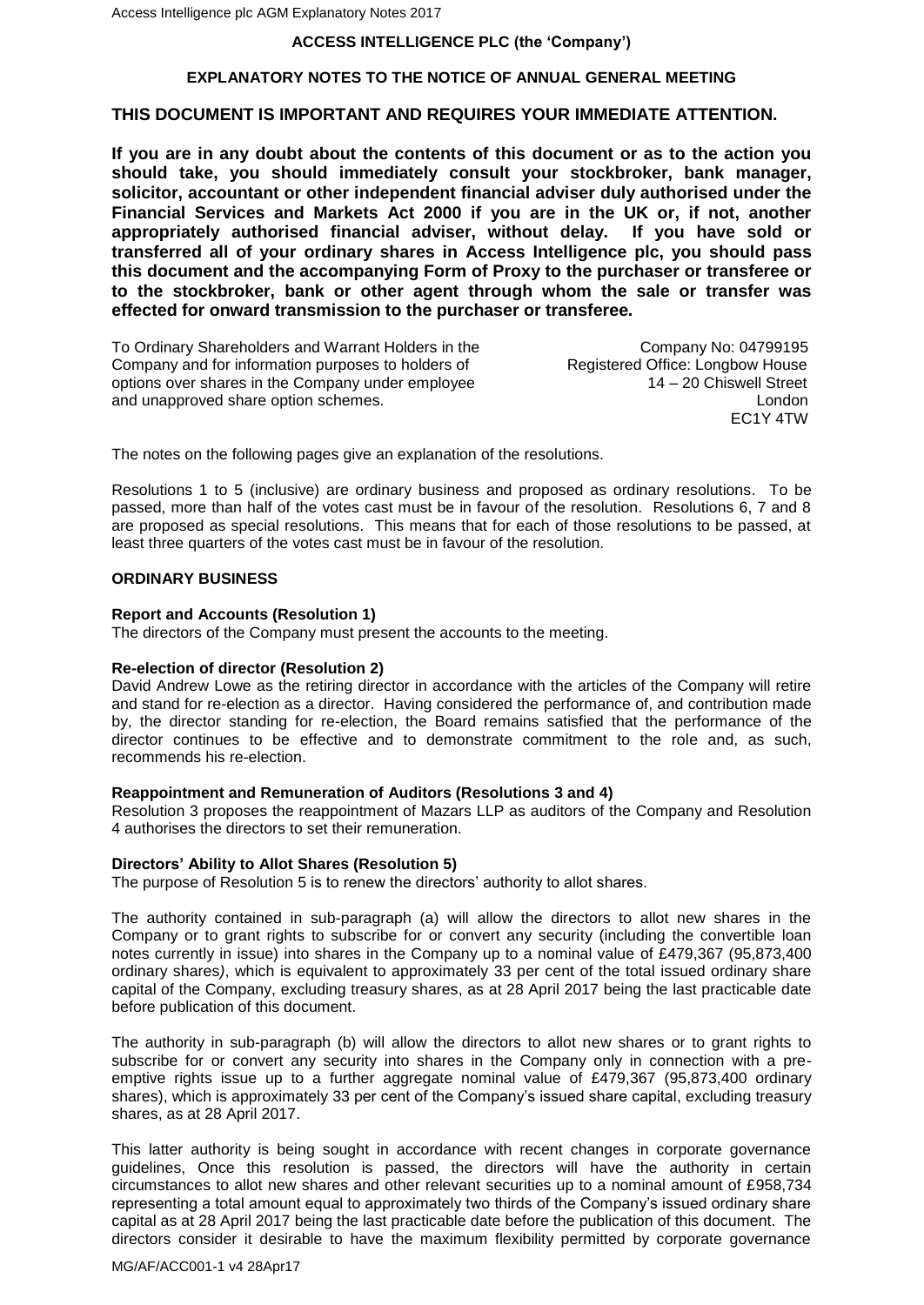Access Intelligence plc AGM Explanatory Notes 2017

guidelines in order to respond to market developments and to enable allotments to take place. If the directors do exercise the additional authority, they intend to follow continuing best practice as reqards its use (including the directors standing for re-appointment in certain circumstances) as recommended by The Investment Authority and the Pensions and Lifetime Savings Association. The directors have no present intention of allotting, or agreeing to allot, any shares otherwise than in connection with the Company's employee share schemes, to the extent permitted or required by such schemes.

If the resolution is passed, the authority will expire on the earlier of the date falling 15 months after the date of the resolution and the end of next annual general meeting of the Company in 2018.

As at 28 April 2017, the Company held 29,666,667 ordinary shares in treasury, which represents approximately 9 per cent of the total ordinary share capital in issue at that date.

## **SPECIAL BUSINESS**

#### **Disapplication of Pre-emption Rights (Resolution 6)**

If the directors wish to allot new shares or grant rights over shares or sell treasury shares for cash (other than pursuant to an employee share scheme) company law requires that these shares are first offered to existing shareholders in proportion to their existing holdings. There may be occasions, however, when the directors will need the flexibility to finance business opportunities by the issue of ordinary shares without a pre-emptive offer to existing shareholders. This cannot be done unless the shareholders have first waived their pre-emption rights.

Resolution 6 asks the shareholders to do this and, apart from rights issues or any other pre-emptive offer concerning equity securities, the authority will be limited to the issue of shares for cash up to a maximum number of 31,728,974 (which includes the sale on a non pre-emptive basis of any shares held in treasury), which is equivalent to approximately 10 per cent of the Company's issued ordinary share capital as at 28 April 2017 being the last practicable date before publication of this document. Shareholders will note that this resolution also relates to treasury shares and will be proposed as a special resolution.

This resolution seeks a disapplication of the pre-emption rights on a rights issue so as to allow the directors to make exclusions or such other arrangements as may be appropriate to resolve legal or practical problems which, for example, might arise with overseas shareholders.

If the resolution is passed, the authority will expire on the earlier of the date falling 15 months after the date of the resolution and the end of the next annual general meeting of the Company in 2018.

## **Authority to Purchase Own Shares (Resolution 7)**

In certain circumstances, it may be advantageous for the Company to purchase its own shares and Resolution 7 seeks the authority from shareholders to continue to do so. The directors will continue to exercise this power only when, in the light of market conditions prevailing at the time, they believe that the effect of such purchases will be to increase earnings per share and is in the best interest of the shareholders generally. Other investment opportunities, appropriate gearing levels and the overall position of the Company will be taken into account when exercising this authority.

Any shares purchased in this way will be cancelled and the number of shares in issue will be reduced accordingly, save that the Company may hold in treasury any of its own shares that it purchases pursuant to the Companies Act 2006 and the authority conferred by this resolution. This gives the Company the ability to re-issue treasury shares quickly and cost-effectively and provides the Company with greater flexibility in the management of its capital base. It also gives the Company the opportunity to satisfy employee share scheme awards with treasury shares. Once held in treasury, the Company is not entitled to exercise any rights, including the right to attend and vote at meetings in respect of the shares. Further, no dividend or other distribution of the Company's assets may be made to the Company in respect of the treasury shares.

The resolution specifies the maximum number of Ordinary Shares that may be acquired being 14,381,154 (approximately 5 per cent of the Company's issued ordinary share capital, excluding treasury shares, as at 28 April 2017 being the last practicable date before publication of this document) and the maximum and minimum prices at which they may be bought. This is in line with corporate governance guidelines.

Resolution 7 will be proposed as a special resolution to provide the Company with the necessary authority. If the resolution is passed, the authority will expire on the earlier of the date falling 15 months after the date of the resolution and the end of the next annual general meeting of the Company in 2018.

The directors intend to seek renewal of this power at subsequent annual general meetings.